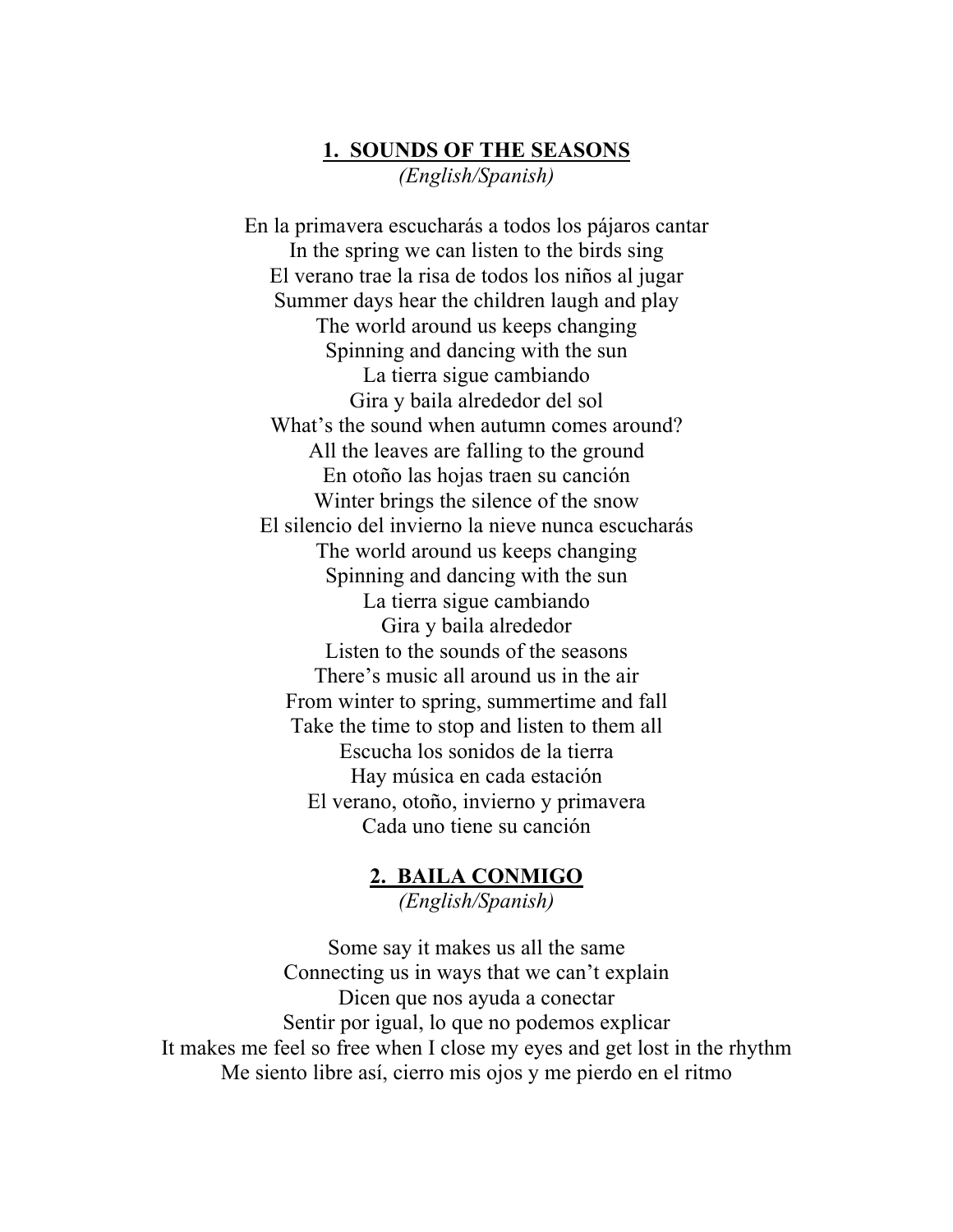When I hear the music I wanna move Takes me to a place that I never want to leave, baila conmigo Me transporta a otro lugar, es la música que me hace feliz Come and dance with me Some say that it can make a change Take you to a place in time, help you get away Dicen que te puede hacer cambiar Transportarte a otro lugar, te ayuda a escapar It makes me feel so free, when I close my eyes and get lost in the rhythm Me siento libre así, cierro mis ojos y me pierdo en el ritmo When I hear the music I wanna move Takes me to a place that I never want to leave, baila conmigo Me transporta a otro lugar, es la música que me hace feliz Come and dance with me Baila conmigo no te detengas, alza los brazos mueve las piernas Deja que la música que suena te suba y te baje, te de media vuelta Pa que tu entiendas que el ritmo que yo siento Tiene sabor y que rico movimiento A ti te digo, todos unidos, bailando juntos es todo mas divertido When I hear the music I wanna move Takes me to a place that I never want to leave, baila conmigo Me transporta a otro lugar, es la música que me hace feliz Come and dance with me

# **3. LUNA LUNERA**

*(Spanish w/translation)*

Luna, luna bonita, te estoy cantando desde chiquita Porque es que en mi Barranquilla, tu tienes algo de maravilla Moon, beautiful moon, I've been singing to you since I was little Because in Barranquilla, I've learned you have something of wonder Luna luna preciosa, para mi siempre la mas hermosa De la tierra fiel compañera de las olas una hechicera Moon, precious moon, to me you're the most beautiful Of the earth, a faithful companion, a sorcerer of the waves Luna luna constante siempre radiante tan elegante Cuidas el sueño del mundo entero, luz en la noche de los viajeros Moon, constant moon, always radiant and elegant You guard the dreams of the world, and light the night sky for travelers Luna luna curiosa también un poco caprichosa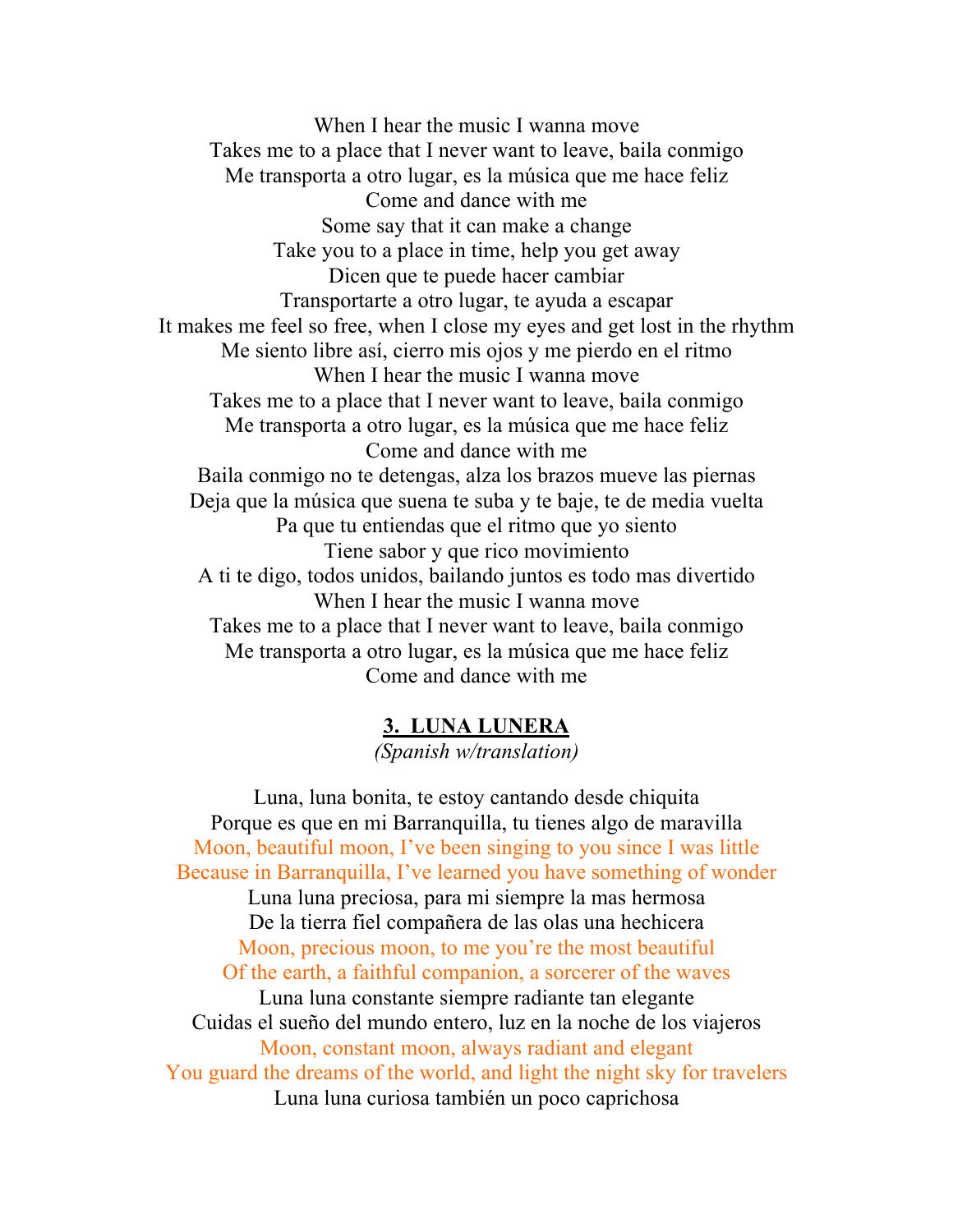A veces quieres salir de día, llenar a todos con tu alegría Moon, curious moon, also a bit capricious Sometimes you want to come out during the day, fill everyone with your joy Luna creciente tan sonriente ay luna llena, siempre serena Luna menguante ay luna nueva, todos le cantan a ella Crescent moon always smiling, full moon always serene Waning moon to the new moon, everyone sings to her Luna lunera, luna cascabelera, luna de corazones, luna de mil amores Luna lunera, luna cascabelera, luna de corazones, luna de mil amores Moon, moon, moon of hearts, moon of love Moon, moon, moon of hearts, moon of love Luna luna grandiosa entre las sombras tan misteriosa Siempre quieres ser la mas bella, brillar mas fuerte que las estrellas Moon, grandiose moon, among the shadows so mysterious Always wanting to be the most beautiful, shinning brighter than all the stars Luna que a veces se oculta, guardas secretos del que te busca Testigo de mil locuras de las noches mas oscuras Moon that sometimes hides, keeping secrets from those that seek you A witness of foolishness in the darkest of nights Luna creciente tan sonriente, ay luna llena siempre serena Luna menguante ay luna nueva, todos le cantan a ella Crescent moon always smiling, full moon always serene Waning moon to the new moon, everyone sings to her Ay mira luna que la noche crece Ay mira luna que tu estas sonriente Ay mira luna con tu luz yo bailo Ay mi lunita que por ti yo canto I look at you, moon, as the night grows darker I look at you, moon, and you smile I look at you, moon, and dance in your light Oh moon, it's you I sing to Luna lunera, luna cascabelera, luna de corazones, luna de mil amores Luna lunera, luna cascabelera, luna de corazones, luna de mil amores Moon, moon, moon of hearts, moon of love Moon, moon, moon of hearts, moon of love Cantando a la luna, como ella ninguna Cantando a la luna, como ella ninguna Singing to the moon, there is no other like her Singing to the moon, there is no other like her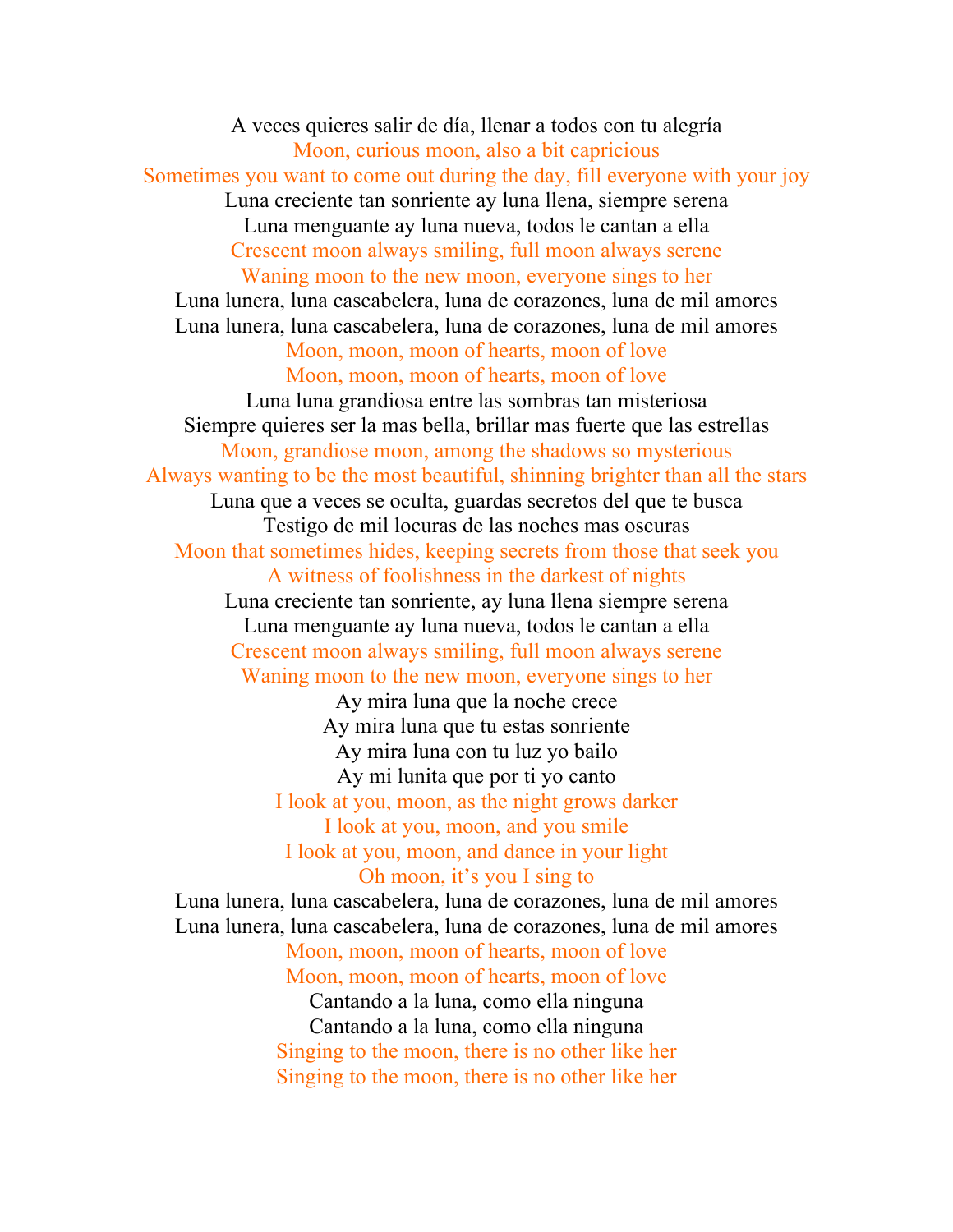## **4. LEGO, LET'S GO** *(English)*

L-E-G -O, come on let's go, let's play with Lego, 'Cause building all day long, that's what I do We can build a Lego city and travel all around With trains, planes and racecars, we can ride around our town Let's create a magic castle and play with Nexo Knights And then we'll build a temple where Ninjagos train to fight We can build anything we want to Think of all the possibilities All the bricks in every shape and color Let your imagination run free L-E-G -O, come on let's go, let's play with Lego, 'Cause building all day long, that's what I do Lego, come on let's go, Lego, let's go We can build a pirate ship and sail out on the sea Or cruise around with Lego Friends, either way is fine with me Recreate a masterpiece with Lego Architect And then we'll build whatever with a Lego Classic Set We can make all our superheroes fight to save the day Or use the force with Star Wars, there's so many ways that we can play L-E-G -O, come on let's go, let's play with Lego, 'Cause building all day long, that's what I do Lego, come on let's go, Lego, let's go

## **5. EL MONSTRUO VERDE**

*(Spanish version)*

Quiero contarte algo que debes saber Nos pasa a todos no hay nada que temer Un sentimiento que no puedo explicar Si escuchas bien te puedes preparar Mi amiga tiene una bici nueva Es muy veloz y brilla mas que el sol Mi bici vieja se ve re-fatal Y digo, "NO ES JUSTO!" y esa es la verdad No es la primera vez que me siento así Este sentimiento se apodera de mi Mi corazón late fuerte y se me quiere salir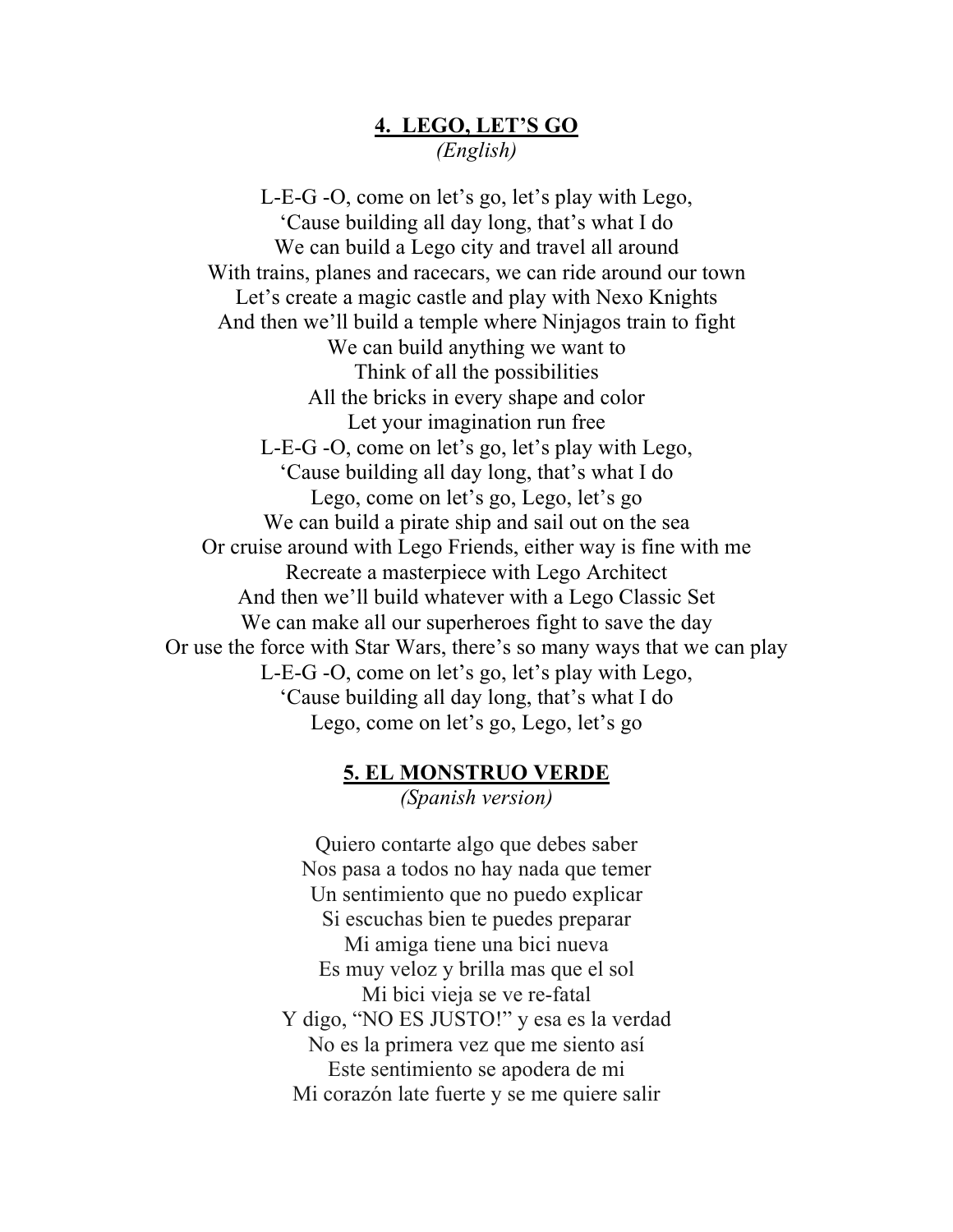Me pongo verde de envidia y solo quiero decir Dame todo lo que quiero Todo lo que anhelo y que no puede tener Se me nubla el pensamiento El monstruo verde se apodera de mi A mi hermanito le dan mas amor No me lo aguanto, me hace sentir peor Ay que tierno los oigo comentar Y digo, "NO ES JUSTO!" creo que voy a vomitar No es la primera vez que me siento así Este sentimiento se apodera de mi Mi corazón late fuerte y se me quiere salir Me pongo verde de envidia y solo quiero decir Dame todo lo que quiero Todo lo que anhelo y que no puede tener Se me nubla el pensamiento El monstruo verde se apodera de mi, oh no, no El monstruo verde se apodera de mi

# **6. LITTLE HERMIT CRAB**

*(English/Spanish)*

Oh little hermit crab hiding in your shell Why do you shy away? You have so many stories to tell I know that change seems scary when moving from home to home But starting over and over only means you're going to grow Who said it was easy to be so little in the deep blue sea As long as you have a shell that fits there's no place you'd rather be Pequeño cangrejo ermitaño viviendo bajo el mar Pareces tan solitario, mil historias podrías contar Lo nuevo nos puede dar miedo, como cambiar de hogar en hogar Pero tener valor de volver a empezar, nos enseña a crecer de verdad Sé que no es nada fácil ser tan pequeño en el mar Siempre que hallas un caparazón, feliz y tranquilo estarás Oh little hermit crab you've learned so much along the way Tu tienes tanto que enseñar, tu historia quiero escuchar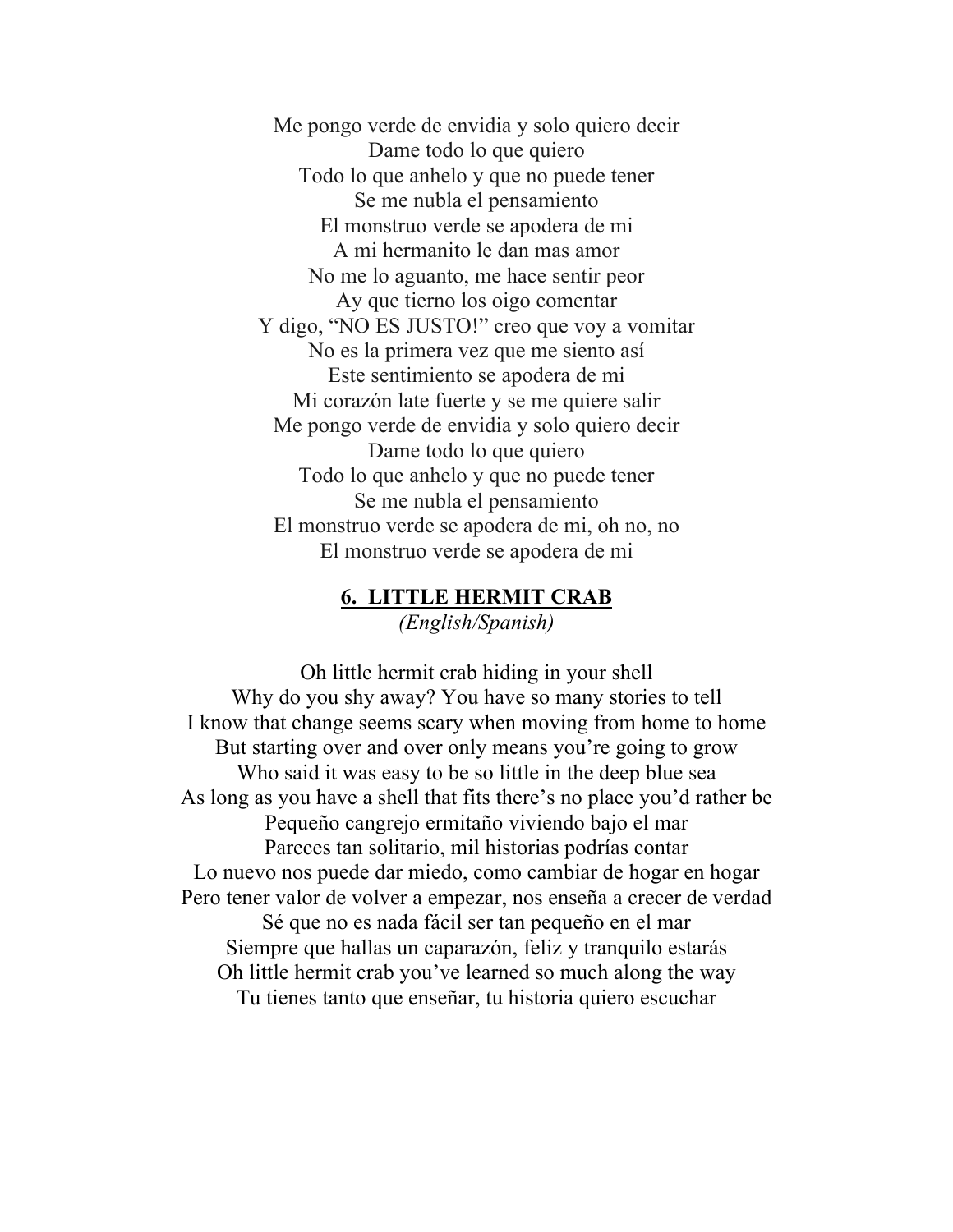## **7. EMI Y EL PULPO**

*(Spanish w/translation)*

Les contaré una linda historia de Emilio y el pulpo Sebastián Se conocieron en el acuario y allí empezó una bella amistad Let me tell you a sweet story about Emilio and Sebastian the Octopus They met in the aquarium where their friendship began Todos los días lo iba a visitar, Emi acompañado de su mamá El pulpo siempre lo esperaba y felices se ponían a jugar Every day Emilio would visit accompanied by his mom The Octopus would wait for him and together they would play Les gustaba jugar al escondite, el pulpo Sebas se podía camuflar Emi con paciencia lo buscaba y siempre lo podía encontrar They loved to play hide and seek, Sebas the Octopus could camouflage Emi would patiently seek for him, and he was always able to find him Emilio tiene al mejor de los amigos con ocho brazos que lo puedan abrazar Tres corazones para su amor triplicar, poderes mágicos de invisibilidad Amigos de la tierra y el mar, nada los puede separar Emilio has the best of friends with eight arms that give the best hugs Three hugs to triple his love and magic powers of invisibility Friends of the land and the sea, nothing could keep them apart Un día como cualquier otro, Emi el acuario visito Y descubrió una gran noticia, que "el pulpo Sebas se escapó " One day like any other Emi visited the aquarium And found out the grave news that Sebas had escaped Pero un mensaje en la arena le dejó con piedrecitas, el pulpo le escribió: "Emi, eres mi mejor amigo quiero que sepas que en el mar te espero yo." But a secret message was left, written with little stones "Emi you are my best friend, I wait for you in the oceans below" Emilio tiene al mejor de los amigos con ocho brazos que lo puedan abrazar Tres corazones para su amor triplicar, poderes mágicos de invisibilidad Amigos de la tierra y el mar, nada los puede separar Emilio has the best of friends with eight arms that give the best hugs Three hugs to triple his love and magic powers of invisibility Friends of the land and the sea, nothing could keep them apart Emi creció a ser un buzo explorador, los siete mares sumergido investigó Hasta que un día una sorpresa se llevó cuando al pulpo Sebas él encontró Emi grew up to be a deep sea diver and explored the seven seas One day he was surprised, to find Sebas once again Emilio tiene al mejor de los amigos con ocho brazos que lo puedan abrazar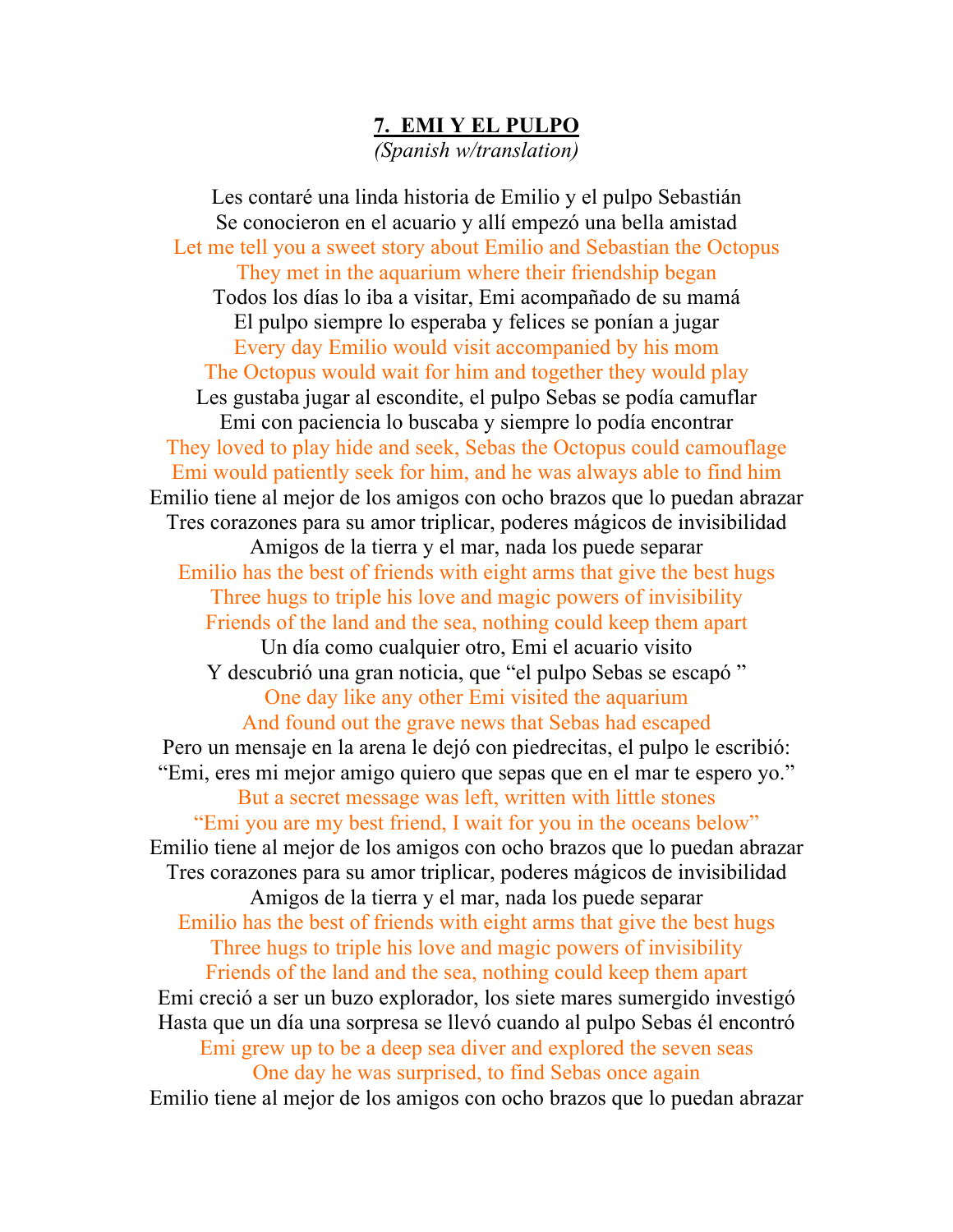Tres corazones para su amor triplicar, poderes mágicos de invisibilidad Amigos de la tierra y el mar, nada los puede separar Amigos de la tierra y el mar Emilio has the best of friends with eight arms that give the best hugs Three hugs to triple his love and magic powers of invisibility Friends of the land and the sea, nothing could keep them apart Friends of the land and the sea

## **8. LA RUTINA**

*(Spanish w/translation)*

En la mañana veo el sol por la ventana Me quito la pijama, y me meto a bañar In the morning, I see the sun through the window Take off my pajamas and jump in the shower Luego que salgo, me seco con mi toalla Me pongo mi ropita y me voy a desayunar Once I'm out I dry myself with the towel Put my clothes on and go have breakfast Cuando termino yo me lavo los dientes Preparo mi mochila y a la escuela yo me iré When I'm done I brush my teeth Pack my backpack and head to school Llego temprano para jugar un rato Y suena la campana y a mi clase yo entraré I arrive early so I can play a little When the bell rings I go in my classroom Es la rutina, lo que hago cada día A veces aburrida, es una necesidad It's my routine, what I do every day Sometimes it's boring, but necessary La rutina, ay que monotonía Pero si no existiera mucha falta me dará It's my routine, monotonous But if I didn't have it, I'd miss it Allá en mi clase yo escucho a mi maestra Juego con mis amigos y así es como aprenderé In my classroom I listen to my teacher I play with my friends and that's how I'll learn Después de un rato ya salgo de la escuela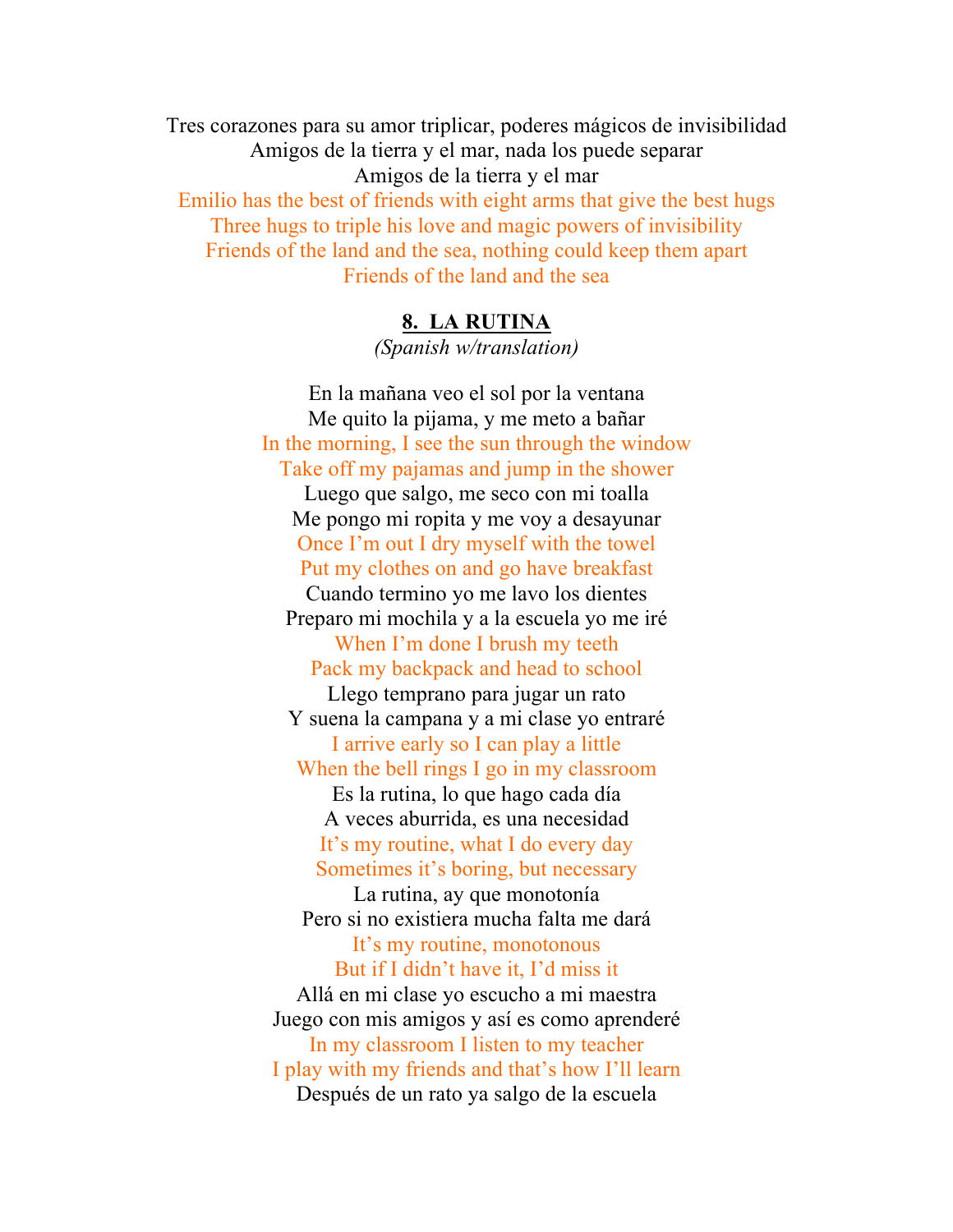Me regreso a la casa y las tareas voy a hacer After awhile I get out of school Go back home and do my homework Luego en familia nos comemos la cena Nos lavamos los dientes y empijamas otra vez Later as a family we have dinner We brush our teeth and put our pajamas back on Voy a mi cama me dicen buenas noches Miro por la ventana y las estrellas contaré Everyone says good night, I go to bed Then look out the window and count the stars Es la rutina, lo que hago cada día A veces aburrida, es una necesidad It's my routine, what I do every day Sometimes it's boring, but necessary La rutina, ay que monotonía Pero si no existiera mucha falta me dará

It's my routine, monotonous But if I didn't have it, I'd miss it

Es la rutina, lo que hago cada día A veces aburrida, es una necesidad It's my routine, what I do every day Sometimes it's boring, but necessary

La rutina, ay que monotonía Pero si no existiera mucha falta me dará

It's my routine, monotonous But if I didn't have it, I'd miss it

A veces, procura salir de la rutina Los cambios son buenos y alegran la vida Sometimes it's good to step out of your routine And those changes can bring you joy

La rutina llena de pequeñeces que la vida enriquecen y que dan felicidad La rutina al empezar el día, dice con alegría que ay otra oportunidad But the routine is full of the little things That enrich your life and give you happiness The routine reminds you every morning with a smile You've got another day full of opportunities La rutina llena de pequeñeces que la vida enriquecen y que dan felicidad

La rutina al empezar el día, dice con alegría que ay otra oportunidad La rutina al empezar el día, dice con alegría que ay otra oportunidad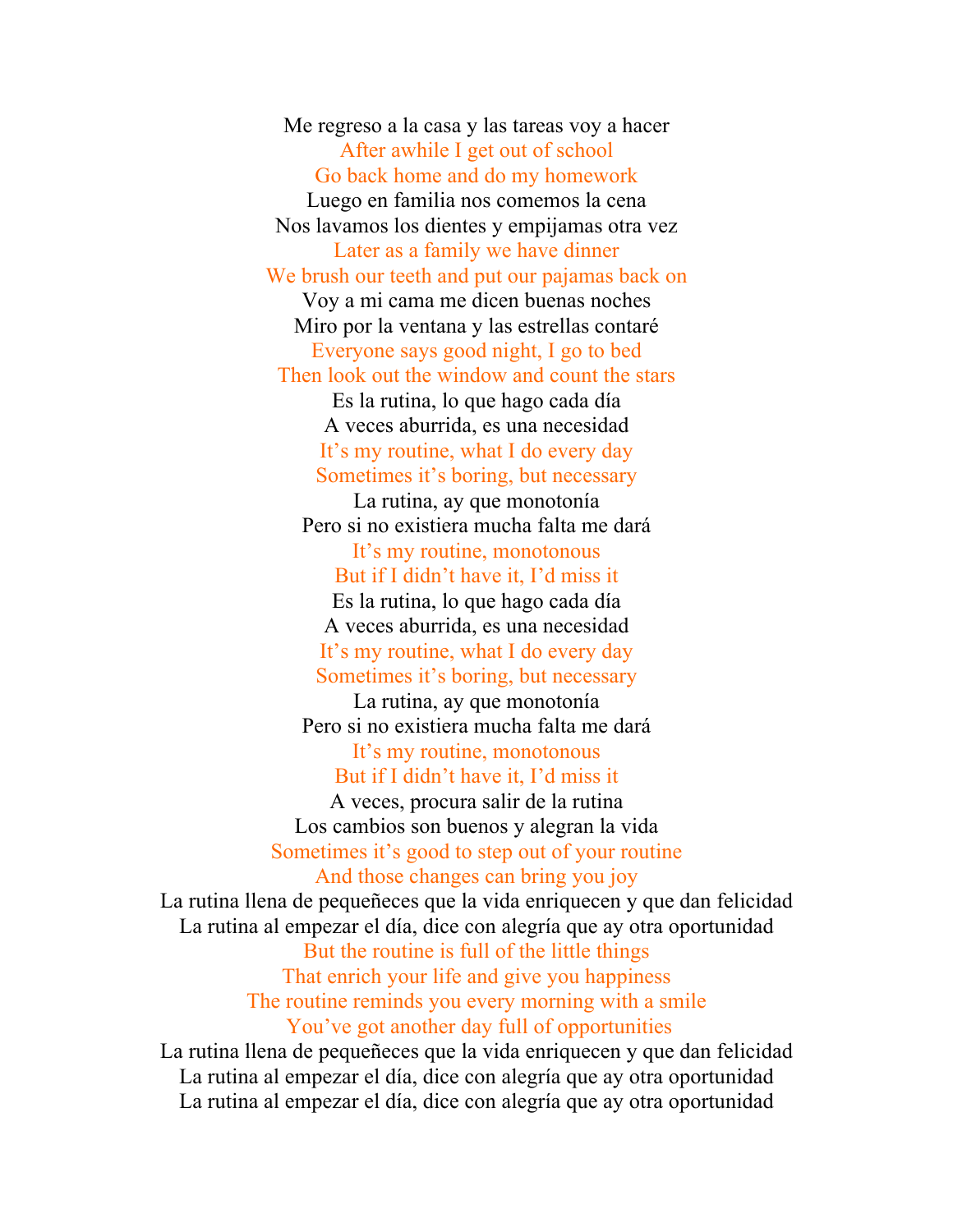But the routine is full of the little things That enrich your life and give you happiness The routine reminds you every morning with a smile You've got another day full of opportunities

#### **9. TUMBLEWEED** *(English)*

Tumbleweed, you're rollin' down Spinnin' fast, bouncin' off the ground They all say you're just made of sticks and debris You're so much more, you're tumbleweed I see you rollin', cacthin' speed, you're rollin' I see you rollin' in the wind until you stop You're stuck, all caught up in that muck Tumbleweed, you're rollin' down Spinnin' fast from town to town In a cowboy western on the big screen Most famous plant I've ever seen I see you rollin', cacthin' speed, you're rollin' I see you rollin' in the wind until you stop What luck, you missed that big ole' truck Tumbleweed, you're rollin' down Spinnin' fast, movin' all around Passin' down the highway pickin' up them sticks Ain't that you on route sixty-six I see you rollin', cacthin' speed, you're rollin' I see you rollin' in the wind until you stop You crashed, and now you look like trash Tumbleweed, you're rollin' down Spinnin' fast from town to town They all say you're just made of sticks and debris You're so much more, you're tumbleweed So much more, you're tumbleweed So much more, you're tumbleweed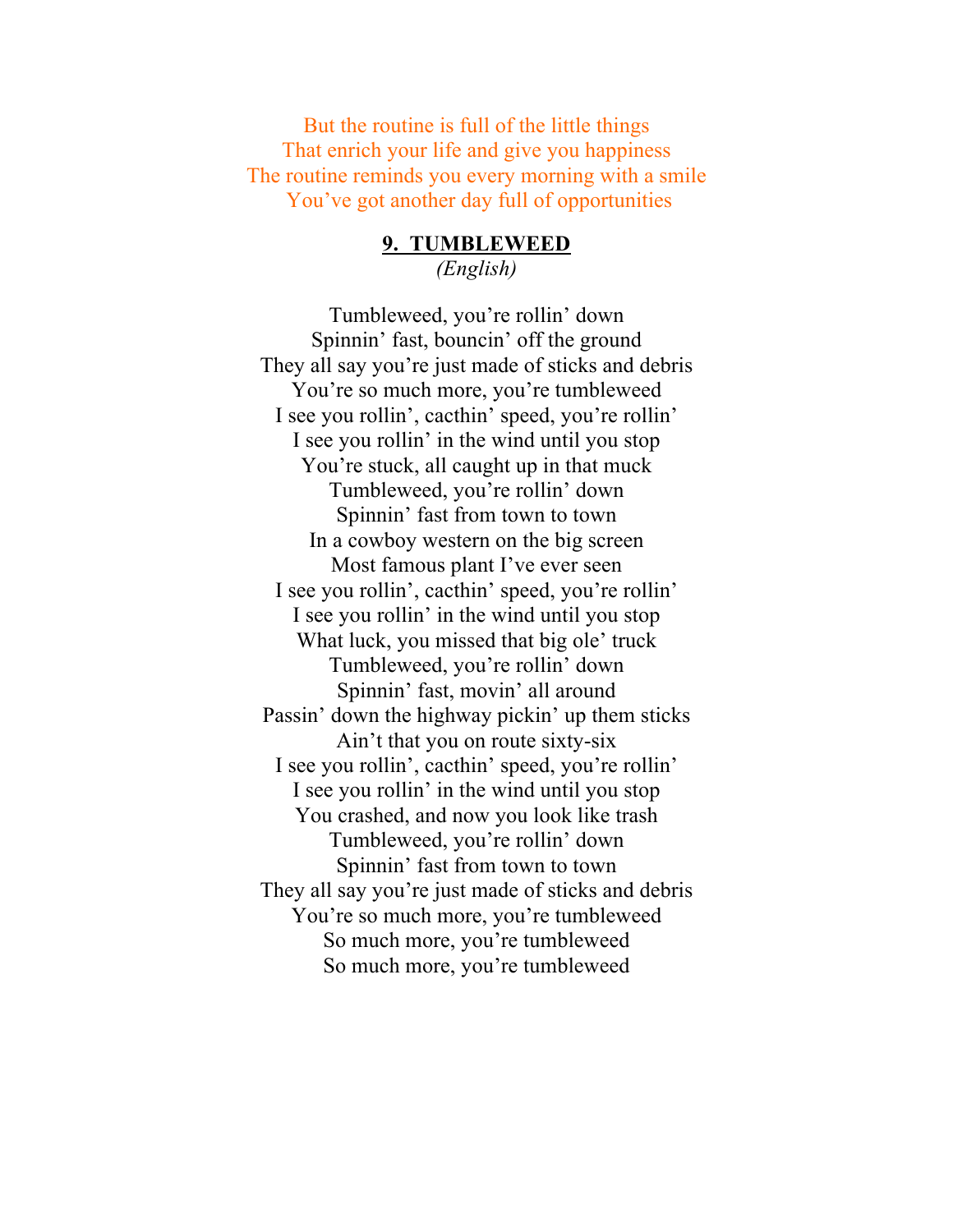# **10. AMOR AMOR** *(English/Spanish)*

Love, love, amor, amor, amor Love, love, amor, amor, amor So many ways to show you that I love you Tantas maneras de decirte que te amo So many ways to show you that I care Tantas maneras de decir que me importas Like giving you hugs and kisses And taking the time to always listen Think of ways to make you smile Or making time to play for a while Escuchando todas tus historias Con besos y abrazos, creando memorias Tratar de hacerte sonreír Jugar contigo y hacerte feliz Love, love, amor, amor, amor Love, love, amor, amor, amor So many ways to show you that I love you Tantas maneras de decirte que te amo So many ways to show you that I care Tantas maneras de decir que me importas Like giving you flowers Or making you laugh for hours Cheer you up when you're feeling blue I'd even write a song just for you Hacerte reír con mis chistes Consolarte cuando estas triste Podría regalarte flores O escribirte algunas canciones And as the years pass by there might be changes But you can count on me whenever you need Aunque todo cambie al pasar los años Si me necesitas estaré junto a ti, junto a ti Love, love, amor, amor, amor Love, love, amor, amor, amor